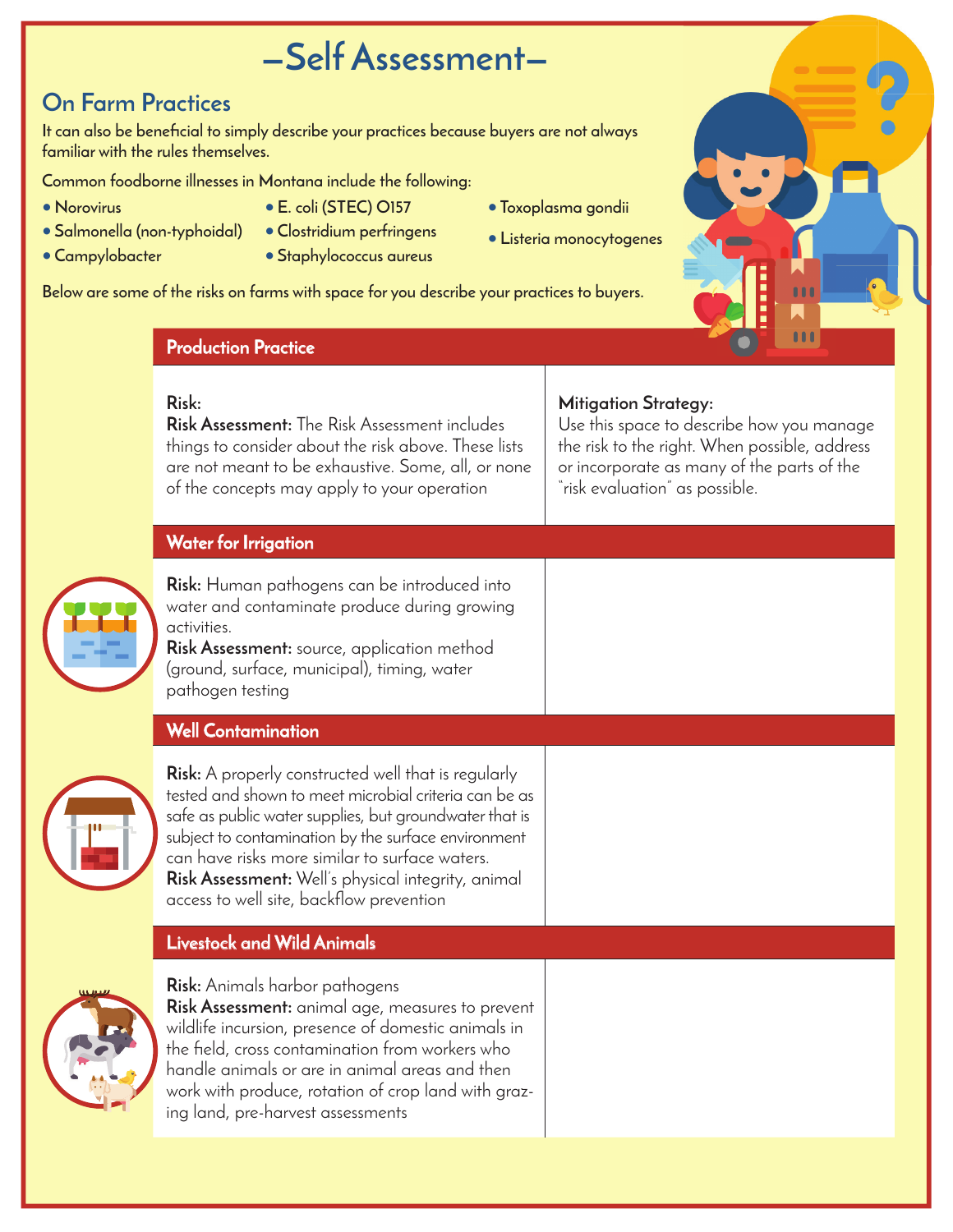| <b>Adjacent Land Runoff</b>                                                                                                                                                                                                                                                                                                                                                                          |  |
|------------------------------------------------------------------------------------------------------------------------------------------------------------------------------------------------------------------------------------------------------------------------------------------------------------------------------------------------------------------------------------------------------|--|
| <b>Risk:</b> Water and Wind runoff and erosion leading<br>to contamination<br>Risk Assessment: Slope of the land, buffers and/or<br>barriers to reduce water and wind movement                                                                                                                                                                                                                       |  |
| <b>Raw Manure</b>                                                                                                                                                                                                                                                                                                                                                                                    |  |
| <b>Risk:</b> Raw manure contains pathogens which must<br>be treated or allowed time to die off<br>Risk Assessment: Application timing 2 weeks prior<br>to planting, 120 days before harvest                                                                                                                                                                                                          |  |
| <b>Soil Amendments</b>                                                                                                                                                                                                                                                                                                                                                                               |  |
| Risk: Soil amendments can add potential sources<br>of contamination to the cropping system<br>Risk Assessment: Raw Manure, Composted<br>Manure, Aged Manure, Materials brought in<br>from other sources, Type of treatment to reduce<br>pathogens, Products of animal origin (fish emulsion)                                                                                                         |  |
| <b>Harvest Containers</b>                                                                                                                                                                                                                                                                                                                                                                            |  |
| <b>Risk:</b> Cross contamination from containers with soil<br>or previous harvested materials<br><b>Risk Assessment:</b> Cleaning and sanitation steps<br>in between container use, new/reusable/single use<br>container practices, covering produce when<br>transporting goods in containers, storage of<br>containers when not in use, access of wild and<br>domestic animals to stored containers |  |
| <b>Harvest Equipment</b>                                                                                                                                                                                                                                                                                                                                                                             |  |
| <b>Risk:</b> Presence of pathogens if not cleaned and<br>sanitized regularly<br>Risk Assessment: regularity of cleaning, correct<br>cleaning and sanitizing steps used, sanitizers used<br>according to label, treatment/maintenance/<br>cleaning/sanitizing hand tools as well as machinery                                                                                                         |  |
| Potable Wash Water                                                                                                                                                                                                                                                                                                                                                                                   |  |
| <b>Risk:</b> Pathogens introduced through wash water<br><b>Risk Assessment:</b> Water testing, Sanitizing water to<br>reduce cross contamination when using the same<br>water to wash large quantities                                                                                                                                                                                               |  |
| <b>Transportation Vehicle</b>                                                                                                                                                                                                                                                                                                                                                                        |  |
| Risk: Contamination from the condition of a vehicle<br>Risk Assessment: other uses for the vehicle, other<br>loads that have been carried, cleaning and/or<br>sanitizing when necessary                                                                                                                                                                                                              |  |
|                                                                                                                                                                                                                                                                                                                                                                                                      |  |